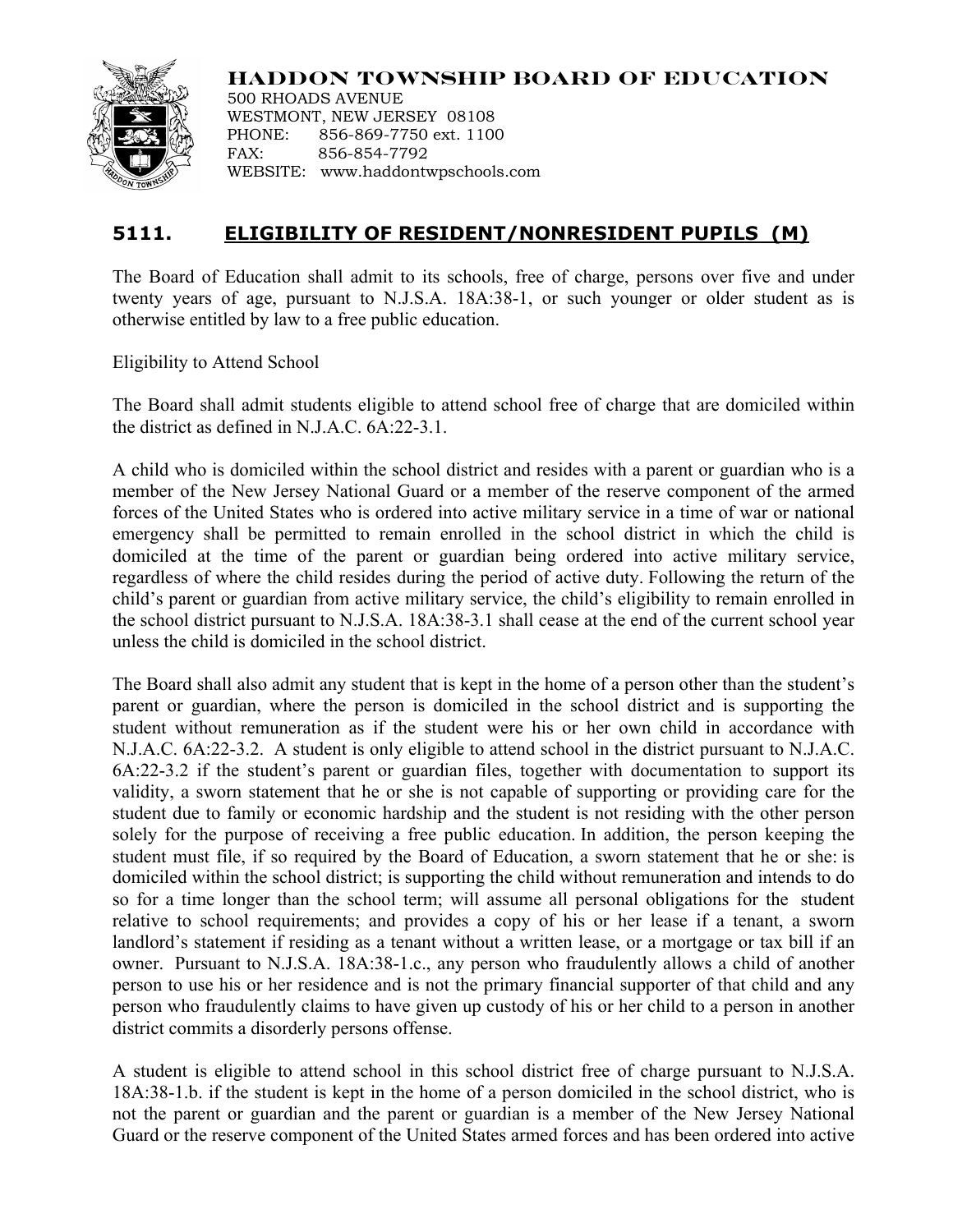military service in the United States armed forces in time of war or national emergency. Eligibility under this provision shall cease at the end of the current school year during which the parent or guardian returns from active military duty.

A student is eligible to attend school in this school district free of charge pursuant to N.J.S.A. 18A:38-1.d. if the student's parent or guardian temporarily resides within the school district and elects to have the student attend the school district of temporary residence, notwithstanding the existence of a domicile elsewhere. When required by the Board of Education, the parent or guardian shall demonstrate the temporary residence is not solely for purposes of a student attending the school district of temporary residence. When one of a student's parents or guardians temporarily resides in the school district while the other is domiciled or temporarily resides elsewhere, eligibility to attend school shall be determined in accordance with the criteria of N.J.A.C. 6A:22-3.1(a)1.i.

A student is eligible to attend this school district free of charge:

- 1. If the student's parent or guardian moves to another school district as the result of being homeless, subject to the provisions of N.J.A.C. 6A:17-2 - Education of Homeless Children;
- 2. If the student is placed by court order or by a society, agency, or institution in the home of a school district resident pursuant to N.J.S.A. 18A:38-2;
- 3. If the student previously resided in the school district and if the parent or guardian is a member of the New Jersey National Guard or the United States reserves and has been ordered to active service in time of war or national emergency, resulting in the relocation of the student out of the school district, pursuant to N.J.S.A.18A:38- 3.b. The school district shall not be obligated for transportation costs; and
- 4. If the student resides on Federal property within the State pursuant to N.J.S.A. 18A:38-7.7 et seq.

Notwithstanding the provisions of N.J.S.A. 18A:38-1 or any other law, rule, or regulation to the contrary, a student who moves out of the school district as a result of domestic violence, sexual abuse, or other family crises shall be permitted to remain enrolled in the school district for the remainder of the school year pursuant to N.J.S.A. 18A:38-1.1 and in accordance with the provisions of N.J.A.C. 6A:22-3.2(h). If the student remains enrolled in the school district for the remainder of the school year, the school district shall provide transportation services to the student, provided the student lives remote from school, and the State shall reimburse the school district for the cost of the transportation services. Nothing in N.J.S.A. 18A:38-1.1 shall be construed to affect the rights of homeless students pursuant to N.J.S.A. 18A:7B-12, N.J.S.A. 18A:7B-12.1, or any other applicable State or Federal law.

If the district of residence cannot be determined according to the criteria contained in N.J.S.A. 18A:7B-12; if the criteria contained in N.J.S.A. 18A:7B-12 identify a district of residence out of the State; or if the child has resided in a domestic violence shelter, homeless shelter, or transitional living facility located outside of the district of residence for more than one year, the State shall assume fiscal responsibility for the tuition of the child in accordance with N.J.S.A. 18A:7B-12.d.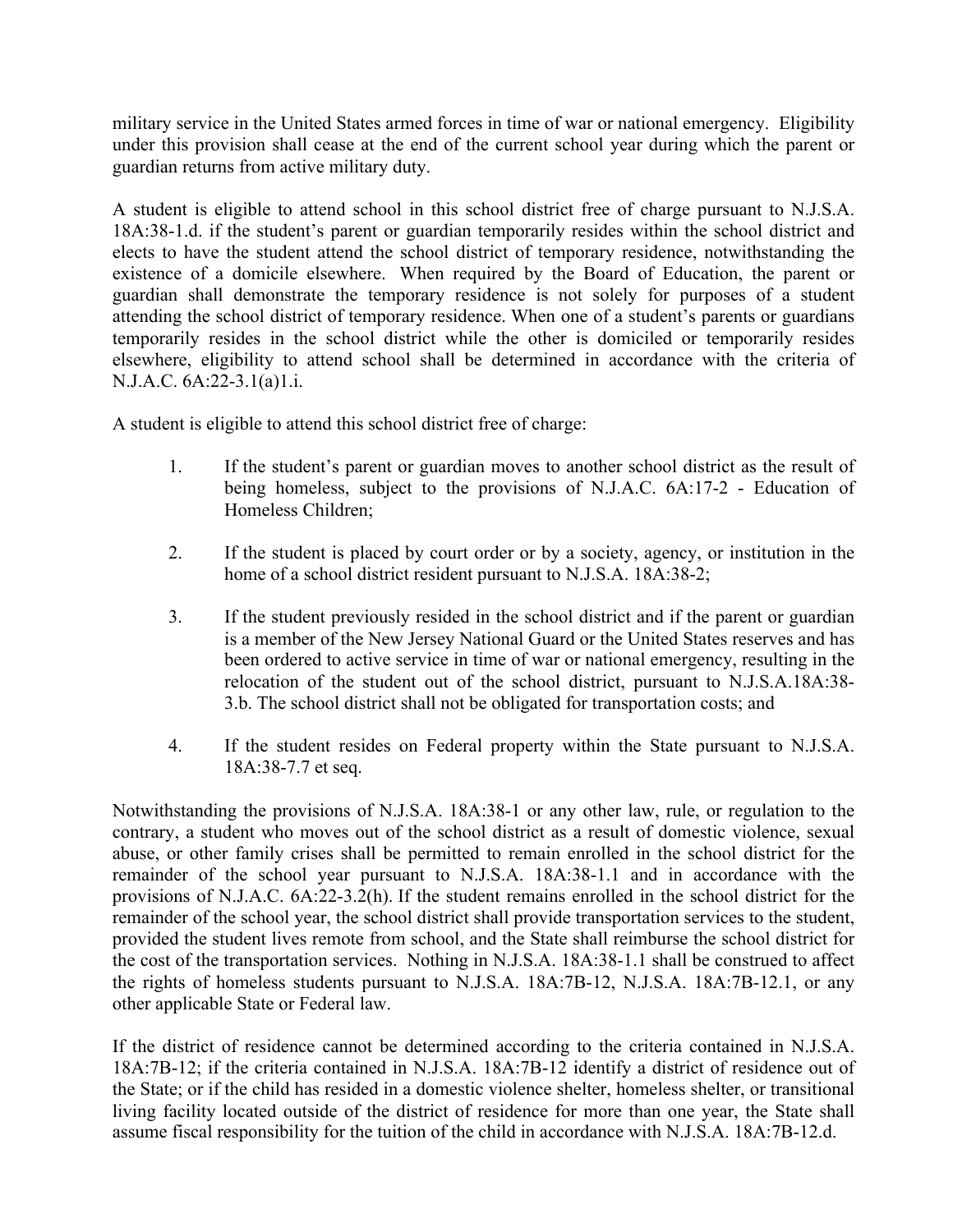A student's eligibility to attend this school shall not be affected by the physical condition of an applicant's housing or his or her compliance with local housing ordinances or terms of lease.

Except as set forth in N.J.A.C. 6A:22-3.3(b)1., immigration/visa status shall not affect eligibility to attend school and the school district shall not condition enrollment in the school district on immigration status. A student's immigration/visa status and their eligibility to attend school shall be in accordance with N.J.A.C. 6A:22-3.3(b) and Regulation 5111.

## Proof of Eligibility

The Board of Education shall accept a combination of forms of documentation from persons attempting to demonstrate a student's eligibility for enrollment in the school district in accordance with the provisions of N.J.A.C. 6A:22-3.4. The Board of Education shall consider the totality of information and documentation offered by an applicant, and shall not deny enrollment based on failure to provide a particular form or subset of documents without regard to other evidence presented.

The Board of Education shall not condition enrollment on the receipt of information or documents protected from disclosure by law, or pertaining to criteria that are not a legitimate basis for determining eligibility to attend school as outlined in N.J.A.C. 6A:22-3.4(d). The Board of Education may consider, in a manner consistent with Federal law, documents or information referenced in N.J.A.C.6A:22-3.4(d) or pertinent parts thereof if voluntarily disclosed by the applicant. The Board of Education may not, directly or indirectly, require or request such disclosure as an actual or implied condition of enrollment.

In the case of a dispute between the school district and the parent of a student in regard to the student's eligibility to enroll in the school district or to remain enrolled in the school district pursuant to the provisions of N.J.S.A. 18A:38-1, the school district may request from the New Jersey Motor Vehicle Commission(NJMVC) the parent or guardian's name and address for use in verifying a student's eligibility for enrollment in the school district in accordance with theprovisions of N.J.S.A. 18A:38-1.3. The NJMVC shall disclose to a school district the information requested in accordance with procedures established by the NJMVC. However, the school district shall not condition enrollment in the district on immigration status or on the fact that the NJMVC does not have the name or address of the parent on file.

Registration Forms and Procedures for Initial Assessment

Registration and initial determinations of eligibility will be in accordance with N.J.A.C. 6A:22- 4.1. The Board of Education shall use Commissioner-provided registration forms or locally developed forms that are consistent with the forms provided by the Commissioner. A district-level administrator designated by the Superintendent shall be clearly identified to applicants and available to assist persons who experience difficulties with the enrollment process.

Initial eligibility determinations shall be made upon presentation of an enrollment application, and enrollment shall take place immediately except in cases of clear, uncontested denials. Enrollment shall take place immediately when an applicant has provided incomplete, unclear, or questionable information, but the applicant shall be notified that the student will be removed from the school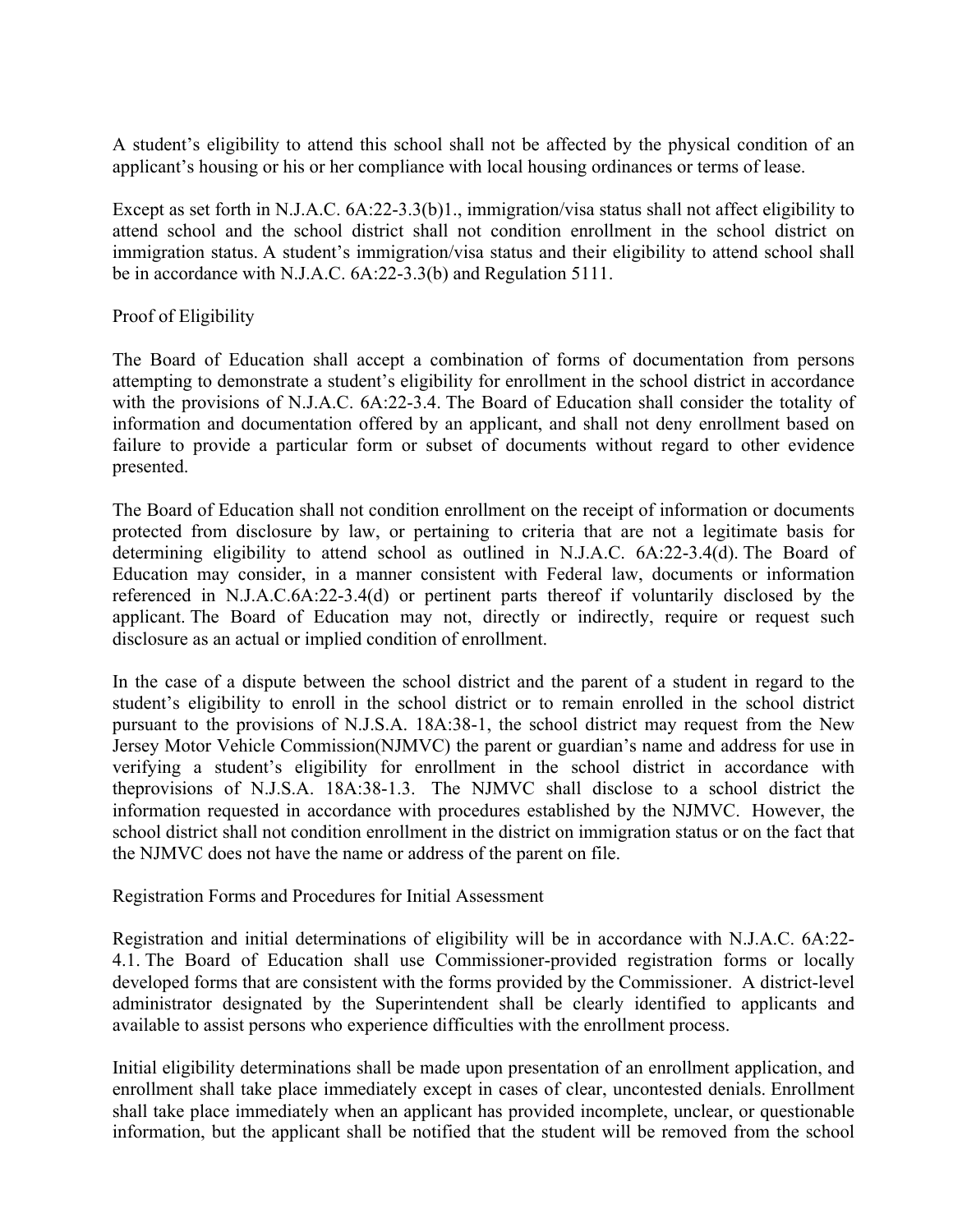district if defects in the application are not corrected, or an appeal is not filed, in accordance with subsequent notice to be provided pursuant to N.J.A.C. 6A:22-4.2.

When a student appears ineligible based on the information provided in the initial application, the school district shall issue a preliminary written notice of ineligibility, including an explanation of the right to appeal to the Commissioner of Education. Enrollment shall take place immediately if the applicant clearly indicates disagreement with the district's determination and an intent to appeal to the Commissioner of Education. An applicant whose student is enrolled pursuantto this provision shall be notified that the student will be removed, without a hearing before the Board, if no appeal is filed within the twenty-one day period established by N.J.S.A. 18A:38-1.

When enrollment is denied and no intent to appeal is indicated, applicants shall be advised they shall comply with compulsory education laws. When the student is between the ages of six and sixteen, applicants also shall be asked to complete a written statement indicating the student will be attending school in another school district or nonpublic school, or receiving instruction elsewhere than at a school pursuant to N.J.S.A. 18A:38-25. In the absence of this written statement, designated staff shall report to the school district of actual domicile or residence, or the Department of Children and Families, a potential instance of "neglect" for the purposes of ensuring compliance with compulsory education law, N.J.S.A. 9:6-1. Staff shall provide the school district or the Department of Children and Families with the student's name, the name(s)of the parent/guardian/resident, and the student's address to the extent known. Staff shall also indicate admission to the school district has been denied based on residency or domicile, and there is no evidence of intent to arrange for the child to attend school or receive instruction elsewhere.

Enrollment or attendance at the school shall not be conditioned on advance payment of tuition when enrollment is denied and an intent to appeal is indicated, or when enrollment is provisional and subject to further review or information. The Board of Education shall ensure the registration process identifies information suggesting an applicant may be homeless so procedures may be implemented in accordance with N.J.A.C. 6A:17-2, Education of Homeless Children. Enrollment or attendance in the school district shall not be denied based upon the absence of the certified copy of the student's birth certificate or other proof of a student's identity as required within thirty days of initial enrollment, pursuant to N.J.S.A. 18A:36-25.1.

Enrollment in the school district shall not be denied based upon absence of student medical information. However, actual attendance at school may be deferred until the student complies with student immunization rules set forth in N.J.A.C. 8:57-4.

When enrollment in the school district, attendance at school, or the receipt of educational services in the regular education program appears inappropriate, the student shall not be denied based upon the absence of a student's prior educational record. However, the applicant shall be advised the student's initial educational placement may be subject to revision upon the school district's receipt of records or further assessment of the student.

### Notice of Ineligibility

When a student is found ineligible to attend the school district pursuant to N.J.A.C. 6A:22 or the student's initial application is found to be deficient upon subsequent review or investigation, the school district immediately shall provide to the applicant notice that is consistent with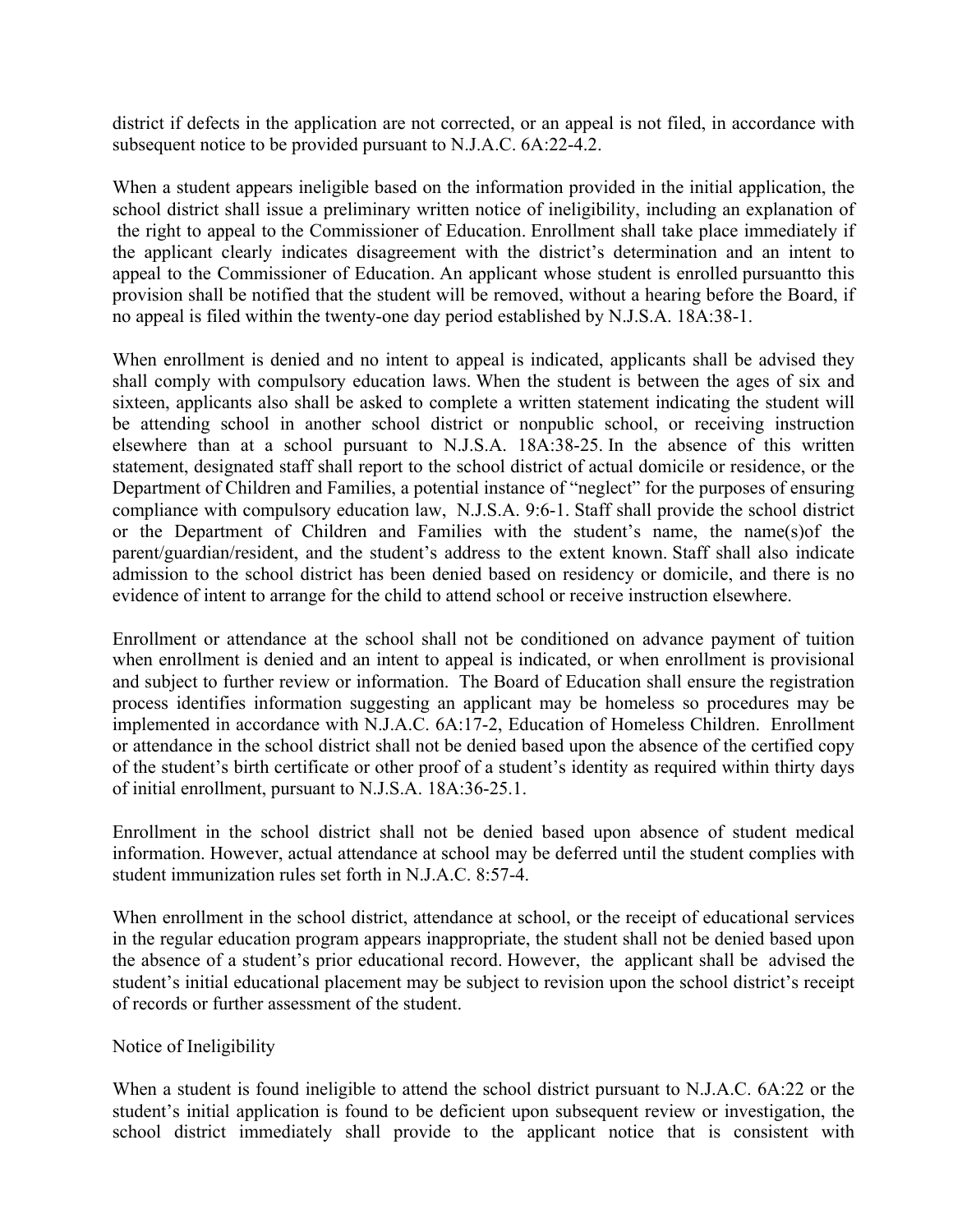Commissioner-provided sample form(s) and meets requirements of N.J.A.C. 6A:22-4 et seq. Notices shall be in writing; in English and in the native language of the applicant; issued by the Superintendent; and directed to the address at which the applicant claims to reside. Notices of ineligibility shall include information as outlined in N.J.A.C. 6A:22-4.2.

Removal of Currently Enrolled Students

Nothing in N.J.A.C. 6A:22 et seq. and this Policy shall preclude the Board of Education from identifying through further investigation or periodic requests for revalidation of eligibility, students enrolled in the school district who may be ineligible for continued attendance due to error in initial assessment, changed circumstances, or newly discovered information.

When a student who is enrolled and attending school based on an initial eligibility determination is later determined to be ineligible for continued attendance, the Superintendent may apply to the Board of Education for the student's removal in accordance with the provisions of N.J.A.C. 6A:22- 4.3. No student shall be removed from school unless the parent, guardian, adult student, or resident keeping an "affidavit student" (as defined in N.J.A.C. 6A:22-1.2) has been informedof his or her entitlement to a hearing before the Board of Education. Once the hearing is held, or if the parent, guardian, adult student or resident keeping an "affidavit student", does not respond within the designated time frame to the Superintendent's notice or appear for the hearing, the Board of Education shall make a prompt determination of the student's eligibility and shall immediately provide notice in accordance with N.J.A.C. 6A:22-4.2 Hearings required pursuant to N.J.A.C. 6A:22-4.3 may be conducted by the full Board or a

Board Committee, at the discretion of the full Board. If the hearing(s) is conducted by a Board Committee, the Committee shall make a recommendation to the full Board for action. No student may be removed except by vote of the Board taken at a meeting duly convened and conducted pursuant to N.J.S.A. 10:4-6 et seq., the Open Public Meetings Act.

### Appeal to the Commissioner

An applicant may appeal to the Commissioner of Education the school district's determination that a student is ineligible to attend its schools. Appeals shall be initiated by petition which shall be filed in accordance with N.J.S.A. 18A:38-1 and N.J.A.C. 6A:3-8.1 and shall proceed as a contested case pursuant to N.J.A.C. 6A:3. Pursuant to N.J.S.A. 18A:38-1.b(1), appeals of "affidavit student" eligibility determinations shall be filed by the resident keeping the student.

### Assessment and Calculation of Tuition

If no appeal to the Commissioner is filed following notice of an ineligibility determination, the Board of Education may assess tuition, for up to one year of a student's ineligible attendance, including the twenty-one day period provided by N.J.S.A. 18A:38-1 for appeal to the Commissioner. Tuition will be assessed and calculated in accordance with N.J.A.C. 6A:22-6.3 et seq. If the responsible party does not pay the tuition assessment, the Board of Education may petition the Commissioner pursuant to N.J.A.C. 6A:3 for an order assessing tuition, enforceable in accordance with N.J.S.A. 2A:58-10 through recording, upon request of the Board of Education pursuant to N.J.A.C. 6A:3-12, on the judgment docket of the Superior Court, Law Division.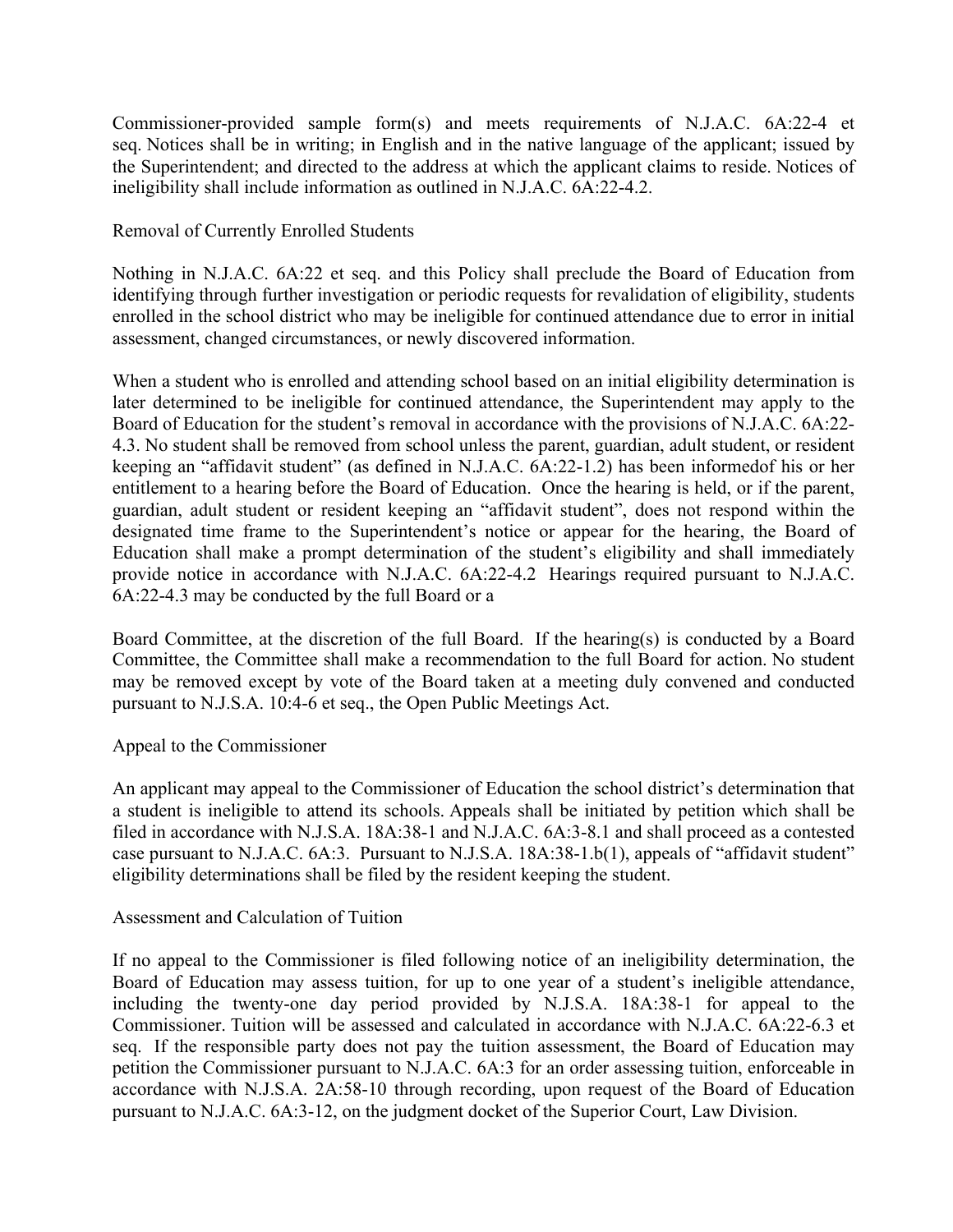If an appeal to the Commissioner is filed and the petitioner does not sustain the burden of demonstrating the student's right to attend the school district, or the petitioner withdraws the appeal, fails to prosecute, or abandons the appeal by any means other than settlement agreeing to waive or reduce tuition, the Commissioner may assess tuition in accordance with the provisionsof N.J.A.C. 6A:22-6.2(a). Upon the Commissioner's finding that an appeal has been abandoned, the Board of Education may remove the student from school and seek tuition in accordance with N.J.A.C. 6A:22-6.2.

#### Nonresident Students

The admission of a nonresident student to school free of charge must be approved by the Board. No student otherwise eligible shall be denied admission on the basis of the student's race, color, creed, religion, national origin, ancestry, age, marital status, affectational or sexual orientation or sex, social or economic status, or disability. The continued enrollment of any nonresident student shall be contingent upon the student's maintenance of good standards of citizenship and discipline.

A nonresident student otherwise eligible for attendance whose parent or guardian anticipates school district residency and has entered a contract to buy, build, or rent a residence in this school district may be enrolled without payment of tuition for a period of time not greater than six weeks prior to the anticipated date of residency. If any such student does not become a resident of the school district within six weeks after admission to school, tuition will be charged for attendance commencing the beginning of the seventh week and until such time as the student becomes a resident or withdraws from school.

Students whose parent or guardian have moved away from the school district on or after May  $30<sup>th</sup>$ and twelfth grade students whose parent or guardian have moved away from the school district on or after opening of school will be permitted to finish the school year in this school district without payment of tuition.

### Other Nonresident Students

Other nonresident students, otherwise eligible for attendance may be admitted to this school district with payment of tuition and Board approval.

### F-1 Visa Students

The school district is not required to, but may permit the attendance of F-1Visa students into the school district only with the payment of a signed tuition contract. The district may require advance payment of full tuition before providing the requested I-20 Form, in accordance with the provisions of Federal regulation 8 CFR 214.3. AF-1 Visa is granted to a foreign student through an application process that must include, but is not limited to, signed approval by the receiving school district exhibiting the receiving school district will accept the foreign student for enrollment and the foreign student's proof of financial means to pay the full tuition to the receiving school district for the academic year. The host family must be domiciled in the school district and shall submit a request to the Superintendent of Schools with supporting documentation as determined by the